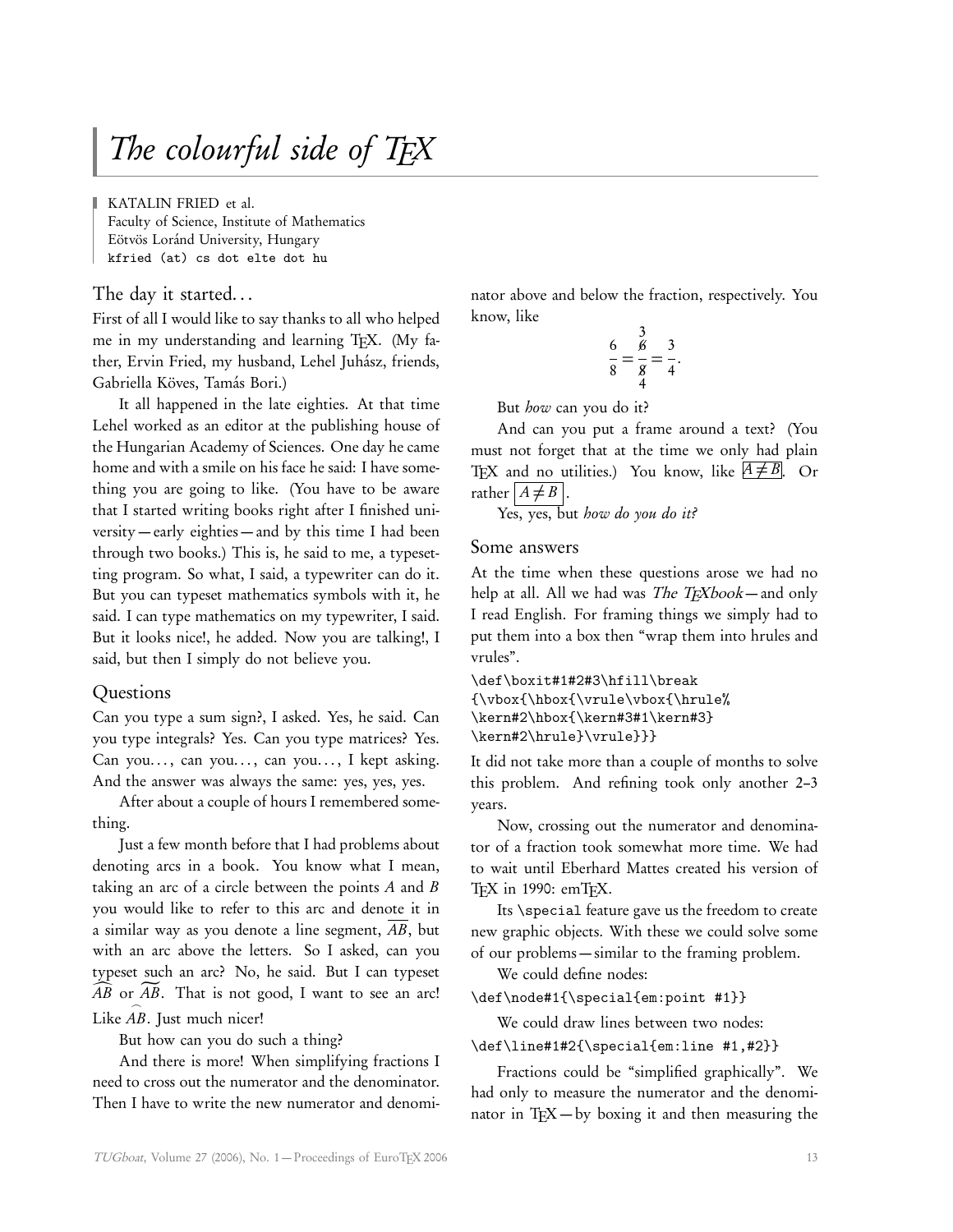box itself — and then draw a line between the appropriate nodes.

And we could even import bitmap graphics into TEX. This was fairly important because we could not draw everything under emTEX.

And from this point on we could create drawings of polygons and lines. We could add letters and symbols to our drawings.

We only had to face one serious problem: how to position the nodes we want to use.

```
\def\put(#1,#2)#3{\vbox to0pt
{\vss\kern#2pt\kern#2pt\hbox
to0pt{\hss\kern#1pt\kern#1pt
\vbox{#3}\hss}\vss}}
```
did the trick for us. Notice that this is basically the same idea as the one we used in framing.

But we still could not draw arcs. So we still did not have the arc above AB.

It was about this time when we discovered a drawing utility for TEX: P<sub>I</sub>CTEX.

It had wonderful features:

1) You could define a plot area to be used. The picture had height, depth, and width independent of our construction. Why is it important? Because an object that has no height, depth, and width is difficult to input into your TEX file. As soon as you have to position the picture and the text you are going to face problems.

If it has height, depth, and width you can handle it as a TEX object and so you can fit it into your text. True, it is still a hard job. (Of course it is easier if you just centerline the picture.)

2) You could draw circles and ellipses. What a joy! We could do elliptical arcs, circular arcs (that is, parts of ellipses and circles). Alas, still no arc above mathematical objects.

And what did we lose when switching to PJCTEX? We had no nodes. That was a great loss so we started to use the two drawing programs at the same time.

PJCTEX can be used under LATEX. But we got stuck in plain TFX. Forever, it appears ...

## Demands of authors

Years have gone and we solved more and more problems concerning drawings. Seeing this, our authors have become greedier and greedier. Not only would they like us to create real drawings by computer (ones

a graphic artist should do) but also, they would like to have colours added to their books.

Luckily, Lehel had his diploma in art, so he could create all kinds of drawings (only he didn't have time to draw, as he was busy "TEXing"). But we gave it a try. There were two things we tried:

1) Drawing, scanning, retouching and importing the drawing into TEX.

2) Drawing by a graphic program and importing the drawing into TEX.

(After these experiments we could import "anything" into TEX.)

We imported bitmap drawings as before. But the age of bitmap graphics was declining. We had to change to eps form. Luckily, we found Tomas Rokicki's epsf.sty file from 1989. (We started to use it many many years later — bitmaps did the trick for us for quite a while.)

The drawings were created in some graphic programs (like Illustrator, CorelDraw, etc.).

On the other hand, there was a need to do more mathematical objects, such as the graphs of functions and constructions.

We could not keep pace with the demands our authors set for us. emTEX and PJCTEX were simply not enough.

But just around that time we found another software package perfect for our needs. This software was PSTricks by Timothy Van Zandt (from 1993). For using this we also needed a dvi  $\rightarrow$  ps driver. Tomas Rokicki's "dvips" offered us the PostScript output.

What did we gain from it? Everything! It had all sorts of graphics abilities — all kinds of "PostTricks". We could embed PostScript code into the drawings! What joy we had!

A whole new world opened in front of our eyes with "posttricks" (pstricks).

#### More answers (fine tricks)

True, when doing constructions we had to face a new problem. Euclid's postulates give us the possibility

- to draw a line going through two given points: could be done.
- to open the compasses to a distance of two given points: not simple but could be done somehow.
- to draw a circle with a given diameter: not simple but could be done.